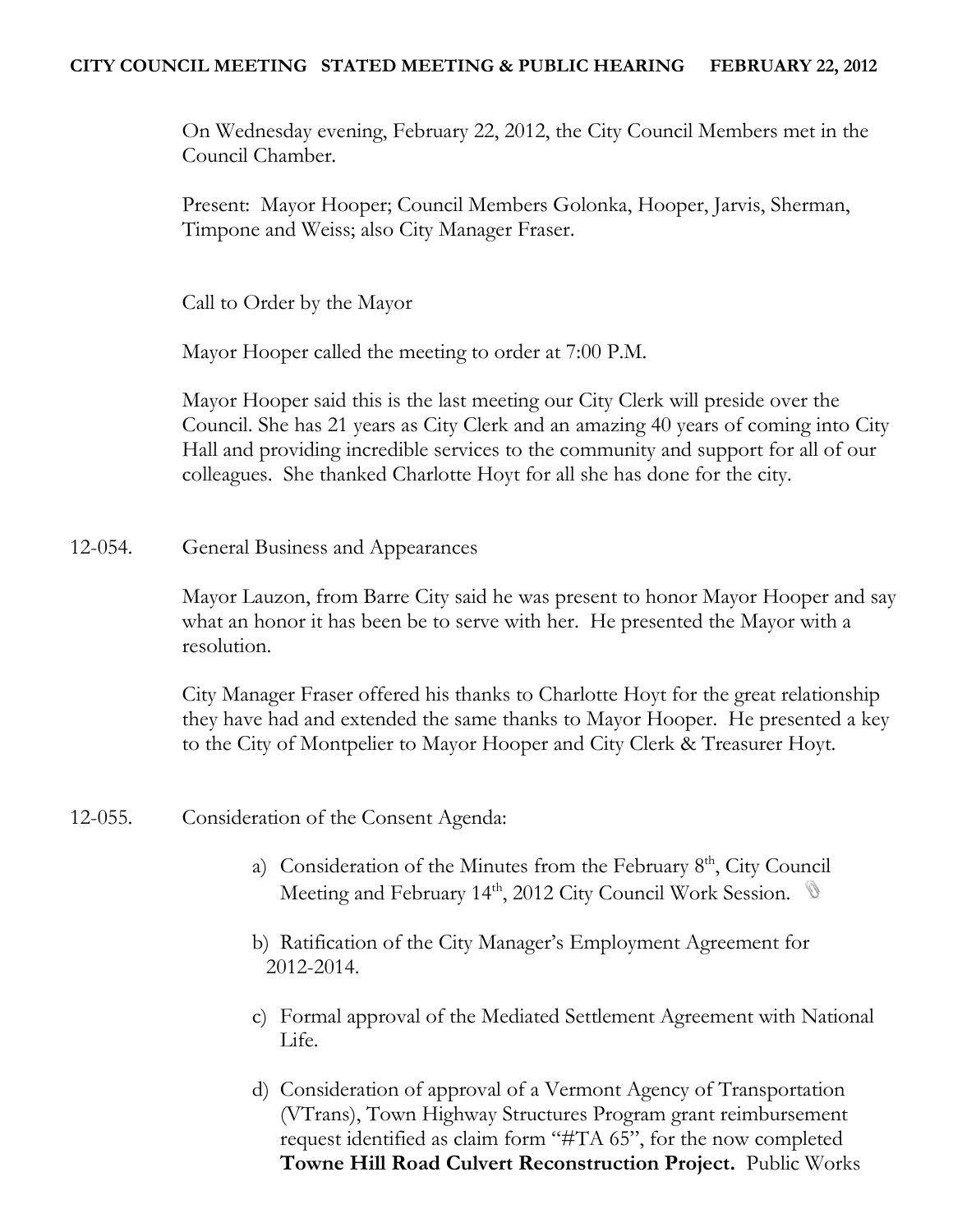#### **CITY COUNCIL MINUTES 2 | P a g e FEBRUARY 22, 2012**

Department staff secured the grant funding in 2010 in the amount of

90% of the project costs and completed the project during the 2011 construction season. In accordance with the terms of the grant agreement, VTrans requires that the municipality, through its select board or City Council, certify as to the accuracy of the reimbursement claim. Documentation of project expenditures are on file and available for review. Due to unforeseen circumstances, project expenditures exceeded the original cost estimate. A grant amendment to assist with these additional costs was requested, recommended by the District Transportation Administrator, and approved by the VTrans Program Manager. The TA65 form herein presented for City Council certification reflects the amended grant amount of \$81,357.75, representing 90% of the total project cost (\$90,379.50). A majority of the City Council must indicate approval by signing the TA 65 form in the space indicated.

e) Consideration of an "Application for Permit for Conduit Locations" submitted by Sovernet Fiber Corporation to obtain a license to construct buried conduits within two municipal highway rights-of-way (Gov. Davis Avenue & National Life Drive). Sovernet is currently in the process of expanding throughout many areas of town by attaching their systems to existing utility poles through agreements with Fair Point, and as authorized by the PSB. The attachment of fiber optic cables will, in some cases, require additional pole anchoring to support the added stresses. Most anchoring requirements will be accomplished through the use of existing ground anchors while a handful of others will require new ground anchors. The existing aerial systems are licensed by the City. To construct and maintain new underground conduit systems, Sovernet (through their right-of-way agent, NorthLand Right of Way Services, LLC.) has requested permission from the municipal authority to occupy the public highway right-of-way. The subject systems will provide communication services for the state Capitol Complex and the State offices in the National Life facility (see attached plan). The Public Works Department has reviewed the petition and is prepared to issue a "Construction & Access" Permit for the projects and will enforce applicable road & utility construction activities, and require payment of the permit fee upon approval of the utility petition. If approved, a majority of the City Council must sign the petition in the space provided and the City Clerk will record the document in the land records.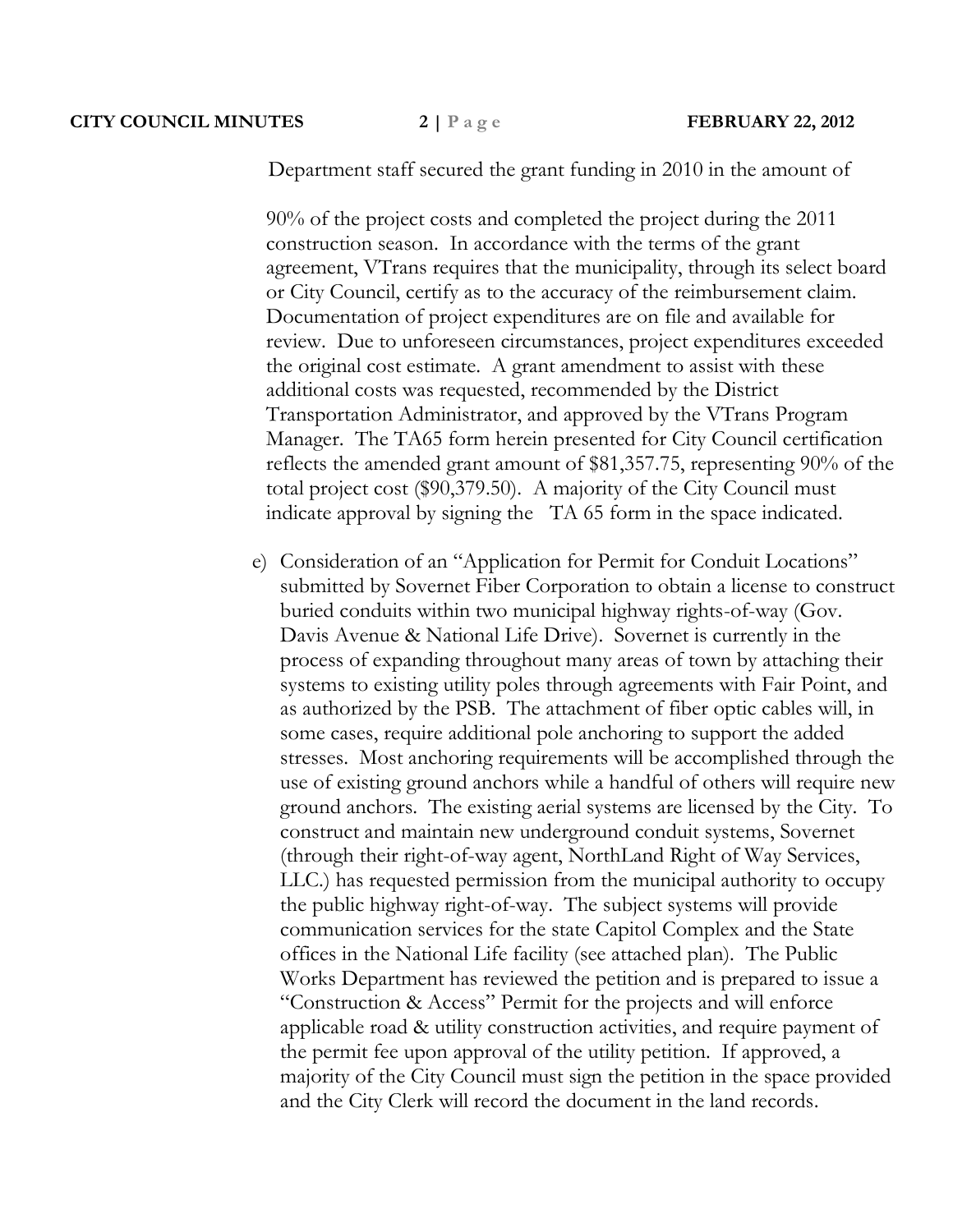## **CITY COUNCIL MINUTES 3 | P a g e FEBRUARY 22, 2012**

- f)Consideration of a request for the closure of State Street (from Main to Elm) on Saturday, June 2<sup>nd</sup>, 2012, between the hours of 7:00 A.M. and 4:00 P.M. for the Annual **"Montpelier Fashion Show"**. The Fire Chief, Police Chief and Public Works Director have all approved this request.
- g) Consideration of revoking the October 22, 2008 approval of the "RESOLUTION AUTHORIZING AGREEMENTS AND THE EXECUTION AND DELIVERY THEREOF FOR THE MAKING OF CERTAIN CAPITAL IMPROVEMENTS THROUGH THE ISSUANCE OF NOT TO EXCEED \$106,000,000 EAST CENTRAL VERMONT COMMUNITY FIBER CERTIFICATES OF PARTICIPATION SERIES 2008". On October 22, 2008, the City authorized East Central Vermont Community Fiber (ECF) to issue certificates of participation (master lease) not to exceed \$106,000,000 for the purposes of making certain capital improvements for the delivery of communication services. Due to significant changes in the capital markets, ECF does not intend to finance the project with the certificates of participation.
	- h) Consideration of the becoming the Liquor Control Commission for the purpose of acting on the following:
		- 1. Ratification of the issuance of two Catering Permits from Yebba, Inc., d/b/a The Abbey Pub & Restaurant, for Wine Receptions scheduled to be held from 3:00 to 7:00 P.M. at the State House: one on Tuesday, February  $14<sup>th</sup>$ ; the other on Wednesday, February  $22<sup>nd</sup>$ ,  $2012$ .
		- 2. Ratification of the issuance of a Catering Permit to Vermont Hospitality Management, d/b/a New England Culinary Institute, for a "Welcome Reception" scheduled to be held on Wednesday, February 15<sup>th</sup>, from 6:00 to 8:00 P.M. at the National Life Guest House.
		- 3. Application for a 2011 First Class Liquor License/Restaurant License from Clean Slate Café & Company, d/b/a Clean Slate Café, for their new business which will be opening at the old Thrush Tavern location. These licenses are required to be renewed each year by May 1<sup>st</sup>. Because these applicants hope to open by then, they are applying for their 2011 Licenses; they will need to reapply for their 2012.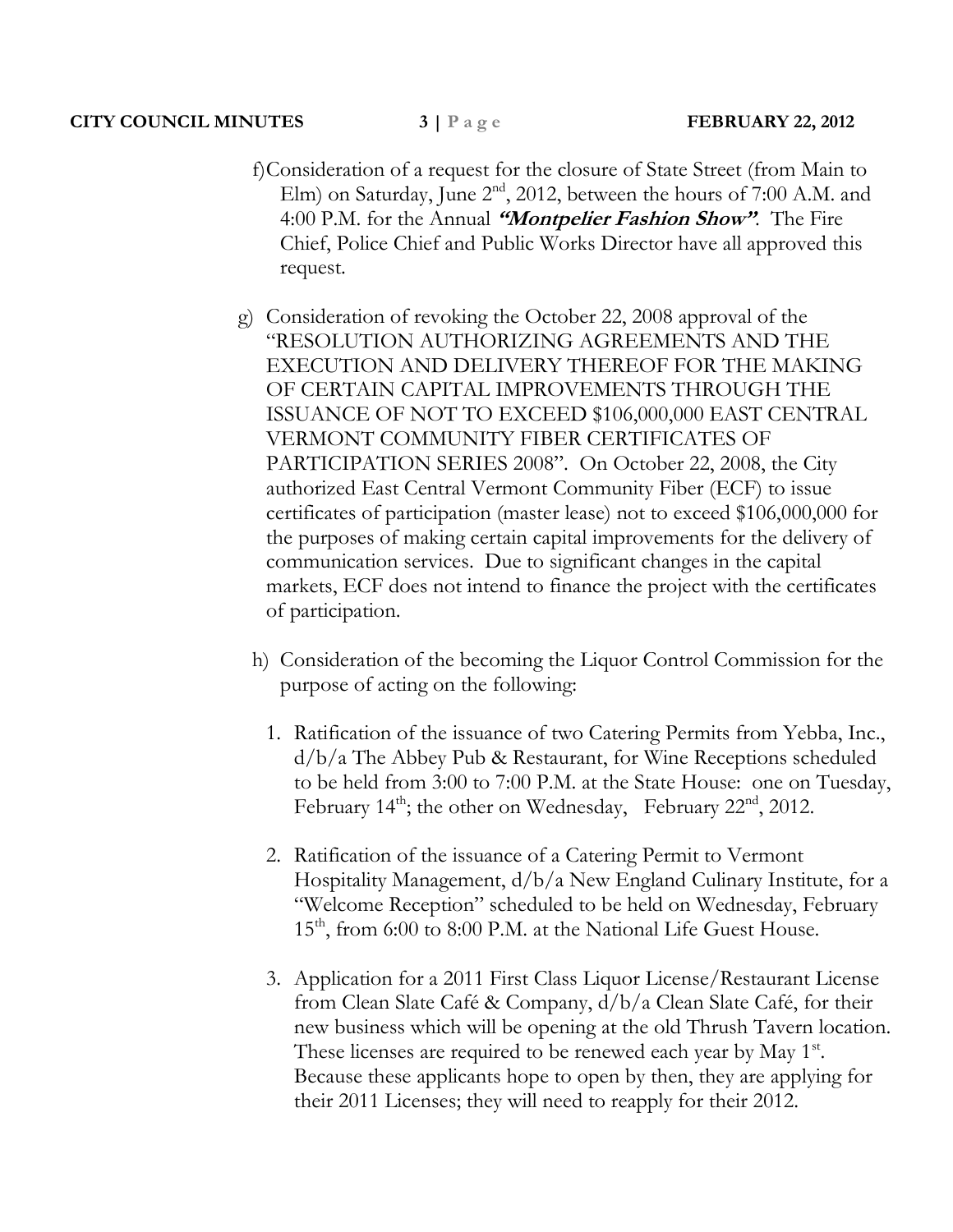- 4. Application for a Catering Permit from Vermont Hospitality Management, d/b/a New England Culinary Institute, for a State House Reception scheduled to be held on Thursday, February  $23<sup>rd</sup>$ , from 4:30 to 6:30 P.M. at the State House.
- 5. Application for Special Event Permit from *Go America Go Beverages* for a "Taste of Vermont 2012" Legislative Reception scheduled to be held on Tuesday, March 13<sup>th</sup>, from 5:00 to 7:00 P.M. at the Capitol Plaza.
- 6. Application for a Catering Permit from Langdon Street Pub Company, d/b/a McGillicuddy's Irish Pub, for a Legislative Open House scheduled to be held on Thursday, March  $15<sup>th</sup>$ , from 4:00 P.M. to midnight at the offices of MacLean, Meehan & Rice, 9 Court Street.

Additional items added to the consent agenda:

- 7. Application for a Special Event Permit for the Boyden Valley Winery, 64 Route 104 Cambridge, VT, for the Green Mountain Film Festival Opening Night Gala at the 2nd Floor Chapel Area of the Vermont College of Fine Arts at 36 College Street on Friday, March 16, 2012 from 5:30 to 9:00 P.M.
- 8. The Clean Slate Café & Company realized that in addition to the Liquor License they needed to apply for an outside consumption permit for their restaurant at 107 State Street in the rear.

This will be the outdoor patio 29 x 41 attached to the building that is fully enclosed on three sides by cement barriers with an access gate. They are looking for permanent use from 9:00 A.M. to 1:00 A.M. March 1 through November 30 each year.

Payroll and Bills.

General Fund Warrant dated February 8, 2012, in the amount of \$549,511.05 and \$3,082.38. Payroll Warrant dated February 16, 2012, in the amount of \$120,927.09 and \$26,569.31.

Motion was made by Council Member Sherman, seconded by Council Member Hooper to approve the consent agenda.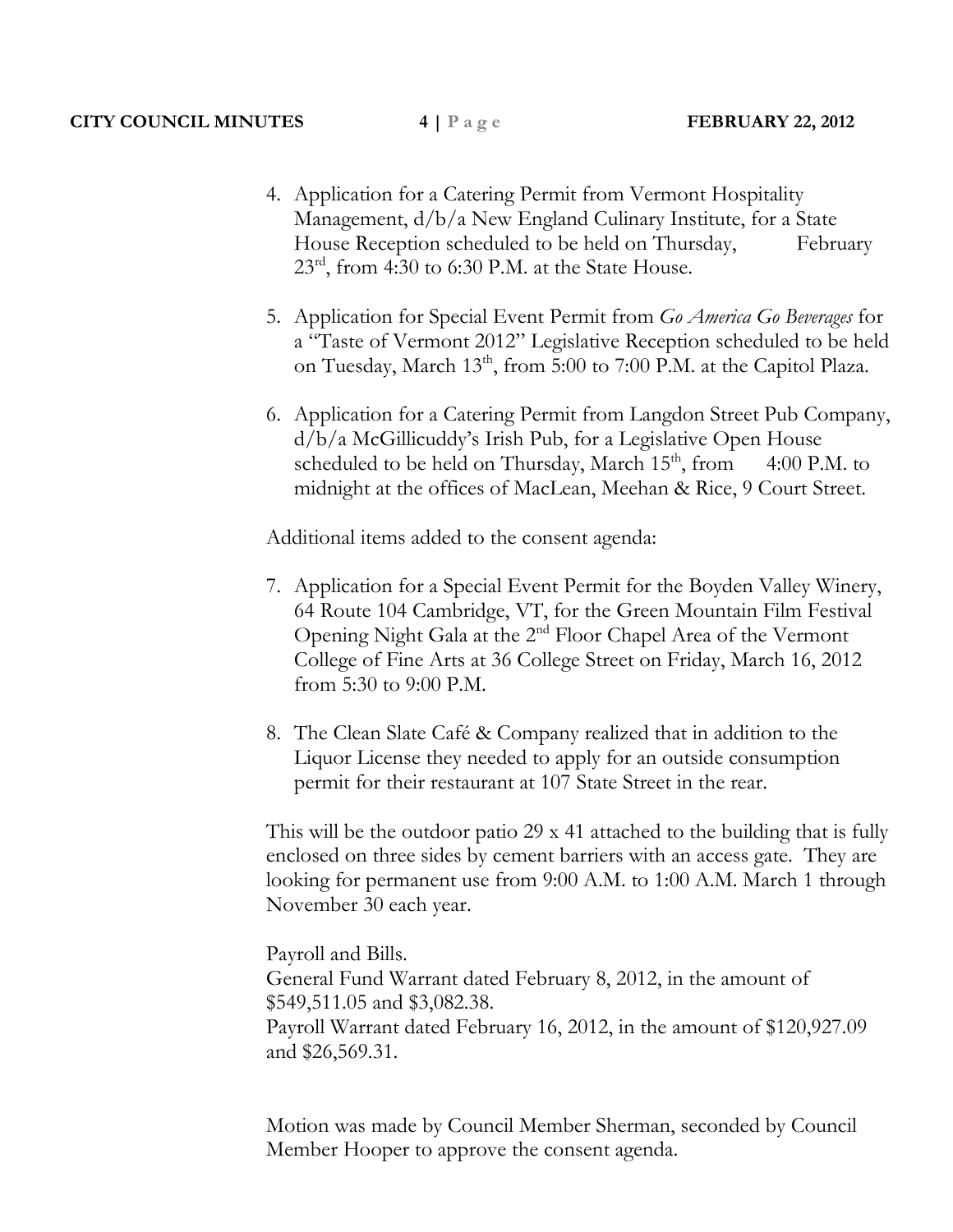#### **CITY COUNCIL MINUTES 5 | P a g e FEBRUARY 22, 2012**

Council Member Jarvis recused herself from acting on the National Life Agreement.

Council Member Weiss asked that they pull off item (g) relating to the revoking of the agreement for EC Fiber.

Mayor Hooper called for a vote on the remainder of the consent agenda. Motion carried unanimously, with Council Member Jarvis recusing herself from voting on the National Life Agreement.

12-055(a) Consideration of revoking the October 22, 2008 approval of the "RESOLUTION AUTHORIZING AGREEMENTS AND THE EXECUTION AND DELIVERY THEREOF FOR THE MAKING OF CERTAIN CAPITAL IMPROVEMENTS THROUGH THE ISSUANCE OF NOT TO EXCEED \$106,000,000 EAST CENTRAL VERMONT COMMUNITY FIBER CERTIFICATES OF PARTICIPATION SERIES 2008". On October 22, 2008, the City authorized East Central Vermont Community Fiber (ECF) to issue certificates of participation (master lease) not to exceed \$106,000,000 for the purposes of making certain capital improvements for the delivery of communication services. Due to significant changes in the capital markets, ECF does not intend to finance the project with the certificates of participation.

> Council Member Weiss said it is consideration of revoking a February 27, 2008 Agreement and the minutes of that meeting had Council Member Golonka stating that if this goes belly up there are issues. Are there issues?

Council Member Golonka replied no. There was a note in the audit and financing realities have changed since October 2008 and this type of financing arrangements is not possible at this point. The point of revoking it was for removing it from the audit.

Motion was made by Council Member Weiss, seconded by Council Member Jarvis to approve revoking the resolution authorizing the agreements, etc. The vote was 6-0, motion carried unanimously.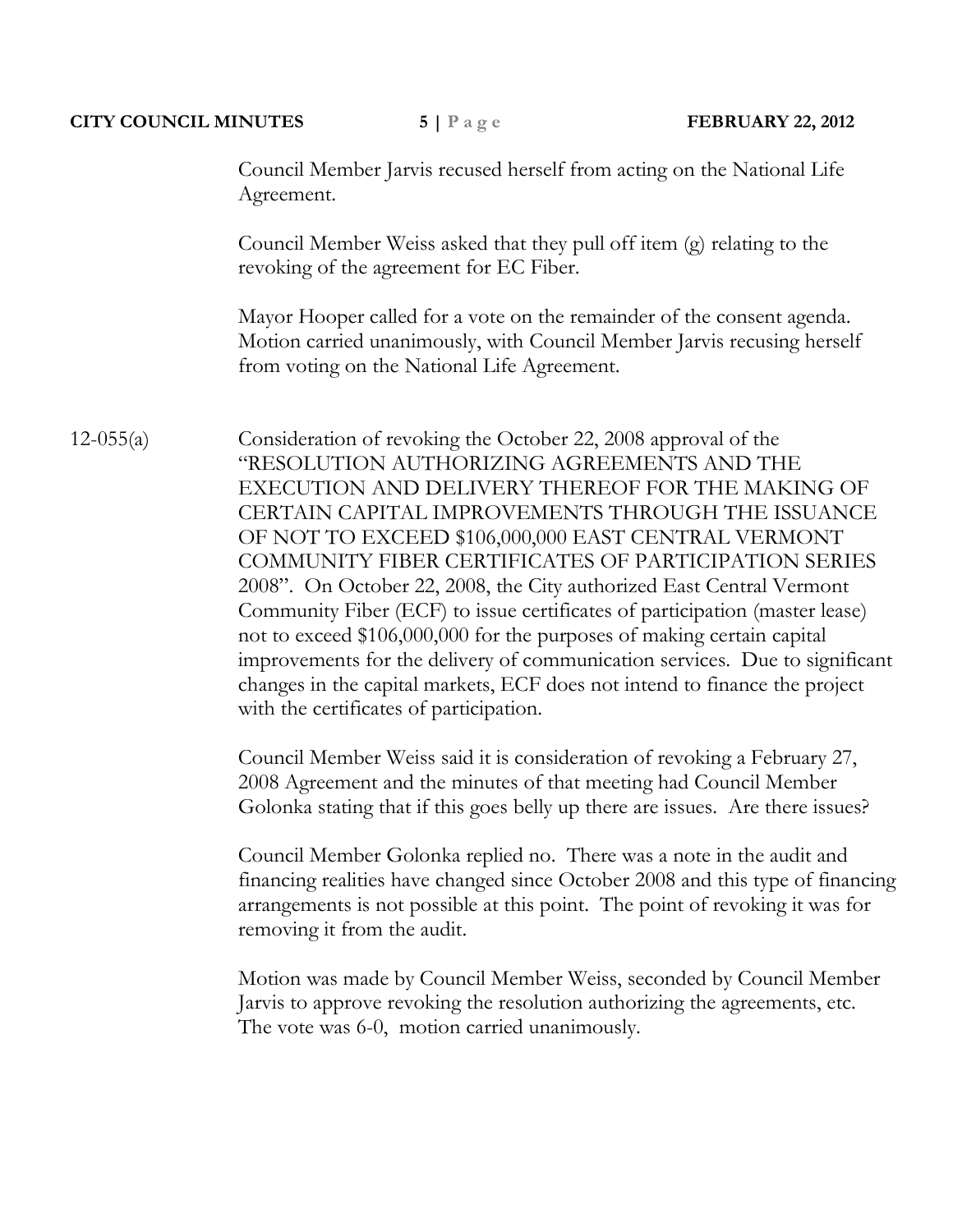#### **CITY COUNCIL MINUTES 6** | P a g e **FEBRUARY 22, 2012**

| $12-056.$ |  | Setting of "approximate times" for the following agenda items. |
|-----------|--|----------------------------------------------------------------|
|-----------|--|----------------------------------------------------------------|

Council Members assigned times for each agenda item.

12-057. Appointments to form a "Reapportionment Committee".

- a) At the Council's December  $7<sup>th</sup>$ , 2011 meeting, the committee which was formed earlier in the year to "analyze census data and begin district reapportionment, as appropriate" reported its findings to Council.
- b) As Council rep and chair of this group, Alan H. Weiss reviewed the highlights of the report and outlined the options that evening. The motion was made and seconded to direct staff to advertise for people to serve on a Reapportionment Committee.
- c) Staff advertised and has received responses from the following: Frederick H. Skeels, 103 Freedom Drive; John Bloch, 6 Winter Street; Esther Farnsworth, 171 Westview Meadows; Nick Marro, 305 State

Street; Mary Alice Bisbee, 3 Prospect Street; Steve Hingtgen, 7 West Street; and Barney Bloom, 25 Summer Street.

d) Recommendation: Opportunity to meet applicants; Council may choose to enter into an Executive Session in accordance with Title I, §313, Executive Sessions, (3) *The appointment or employment or evaluation of a public officer or employee* to review and discuss the applicants; appointments to form the "Reapportionment Committee", outlining their charge and timetable.

Council Member Weiss said the Council had approved earlier the formation of such a committee and in addition to the qualifications of each individual the three existing districts are represented which is important. In addition, the Council back in December had approved a charge for this committee. Council Member Hooper served on the original committee and we have for this committee a lot of information because the 2010 census data was broken down into different combinations and they have the maps for the city. In addition, the Zoning Administrator and Eric Scharnberg, our media specialist, have agreed to continue to serve as well as one of the VISTA volunteers will serve as administrative liaison for this committee for the work that needs to be done.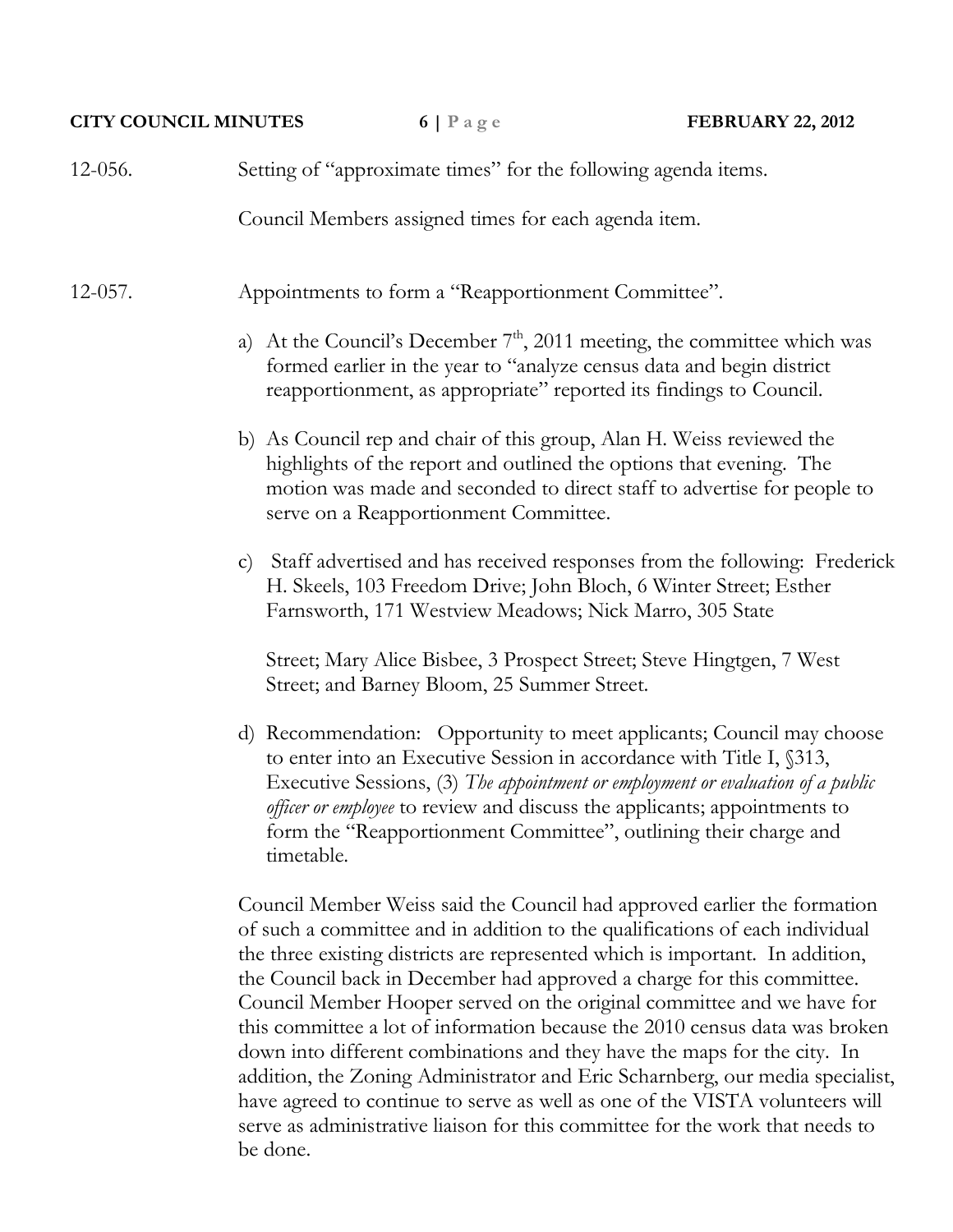| <b>CITY COUNCIL MINUTES</b> |                        | $7   P \text{ a } g \text{ e}$                                                                                                               | <b>FEBRUARY 22, 2012</b>                                                                                                                                                                                                            |  |  |  |
|-----------------------------|------------------------|----------------------------------------------------------------------------------------------------------------------------------------------|-------------------------------------------------------------------------------------------------------------------------------------------------------------------------------------------------------------------------------------|--|--|--|
|                             |                        | Jarvis to appoint the seven people who had applied.                                                                                          | Motion was made by Council Member Weiss, seconded by Council Member                                                                                                                                                                 |  |  |  |
|                             |                        | Mayor Hooper inquired if there was a date to hear from the committee.                                                                        |                                                                                                                                                                                                                                     |  |  |  |
|                             | not a charter change.  | serve on the committee. The hope is the committee will finish its<br>The target would be to get this on as a special article at the November | Council Member Weiss said it has been agreed that no Council Member will<br>deliberations and make a presentation to the Council no later than August.<br>meeting so it would be in effect for the next March Town Meeting. This is |  |  |  |
|                             | carried unanimously.   |                                                                                                                                              | Mayor Hooper called for a vote on the motion. The vote was 6-0, motion                                                                                                                                                              |  |  |  |
| 12-058.                     |                        | Consideration of Montpelier's rep to the EC Fiber Board.                                                                                     |                                                                                                                                                                                                                                     |  |  |  |
|                             |                        | this governing board.                                                                                                                        | a) Staff recently learned that Peter Timpone is resigning as the City's rep to                                                                                                                                                      |  |  |  |
|                             |                        | expressed interest in being appointed as the full-time rep.                                                                                  | b) Given that he has served as the alternate for four years, John Bloch has                                                                                                                                                         |  |  |  |
|                             | $\mathbf{C}$ )         | Recommendation: Appoint John Bloch or direct staff to advertise.                                                                             |                                                                                                                                                                                                                                     |  |  |  |
|                             |                        | the position or advertise to fill the vacancy.                                                                                               | The question is whether or not the Council wants to appoint John Bloch to                                                                                                                                                           |  |  |  |
|                             |                        | Motion was made by Council Member Hooper, seconded by Council<br>representative to the EC Fiber Board.                                       | Member Timpone to appoint John Bloch to fill the position as Montpelier;s                                                                                                                                                           |  |  |  |
| $12-059.$                   | to the City's Charter. | Conduct the second Public Hearing to consider proposed amendments                                                                            |                                                                                                                                                                                                                                     |  |  |  |
|                             | a)                     | scheduled to be held on March 6, 2012.                                                                                                       | The first Public Hearing was held on January $26th$ ; the following articles<br>are being considered for inclusion on the Warning for the City Meeting                                                                              |  |  |  |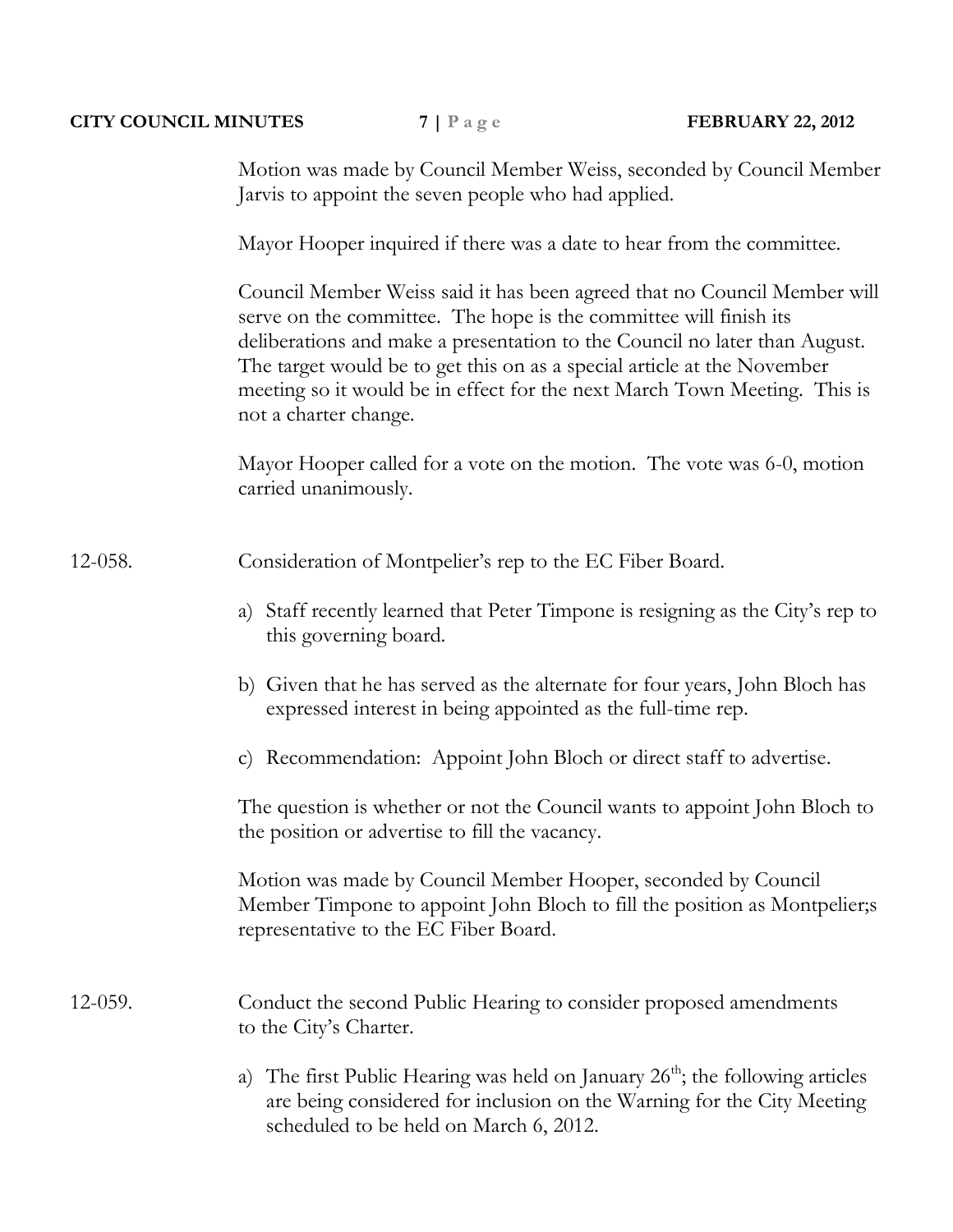- b) **ARTICLE 10.** Shall the city amend Title XII Section 2 of the city charter to allow for the assessment of a 1% local sales tax as per amendment language filed with the City Clerk on January 4, 2012? 20% of revenues received will be dedicated for business development and/or business promotion. 80% of all revenues received will be dedicated to offset property tax revenue. (Requested by the City Council)
- c) **ARTICLE 11.** Shall the city amend Title XII Section 2 of the city charter to allow for the assessment of 1% local rooms, meals and alcohol taxes as per amendment language filed with the City Clerk on January 4, 2012? 100% of revenues received will be dedicated for infrastructure improvements and maintenance. (Requested by the City Council)
- d) **ARTICLE 12.** Shall the city amend Title V Sections 1 and 3 and adding a new section 4 of the city charter (and renumber remaining sections accordingly) to change the signature requirement for legally binding petitions from 5% of registered voters to 10% of registered voters as per amendment language filed with the City Clerk on January 4, 2012? (Requested by the City Council)
- e) Recommendation: Conduct the second Public Hearing.
- 12-060. Conduct the second Public Hearing to consider the following Article and its inclusion on the Warning for the City's March 6<sup>th</sup> Annual Meeting.
	- a) **ARTICLE 9.** Shall the voters authorize the City Council to borrow a sum not to exceed *\$870,000* for *infrastructure improvements and equipment purchase*? If approved, bonds for these capital items would be issued for a term of 20 years. With a 20 year bond, approximately \$23,500 would be required for the first year interest payment and approximately \$74,300 for the second year principal and interest payment and future payments declining each year as the principal is repaid. (Requested by the City Council)
	- b) Recommendation: Conduct the Public Hearing.

Mayor Hooper said they would consider agenda item 12-059 and 12-060 together. She opened the public hearing at 7:17 P.M. for the proposed charter amendments and the bond borrowing of \$870,000 for infrastructure improvements and equipment purchase.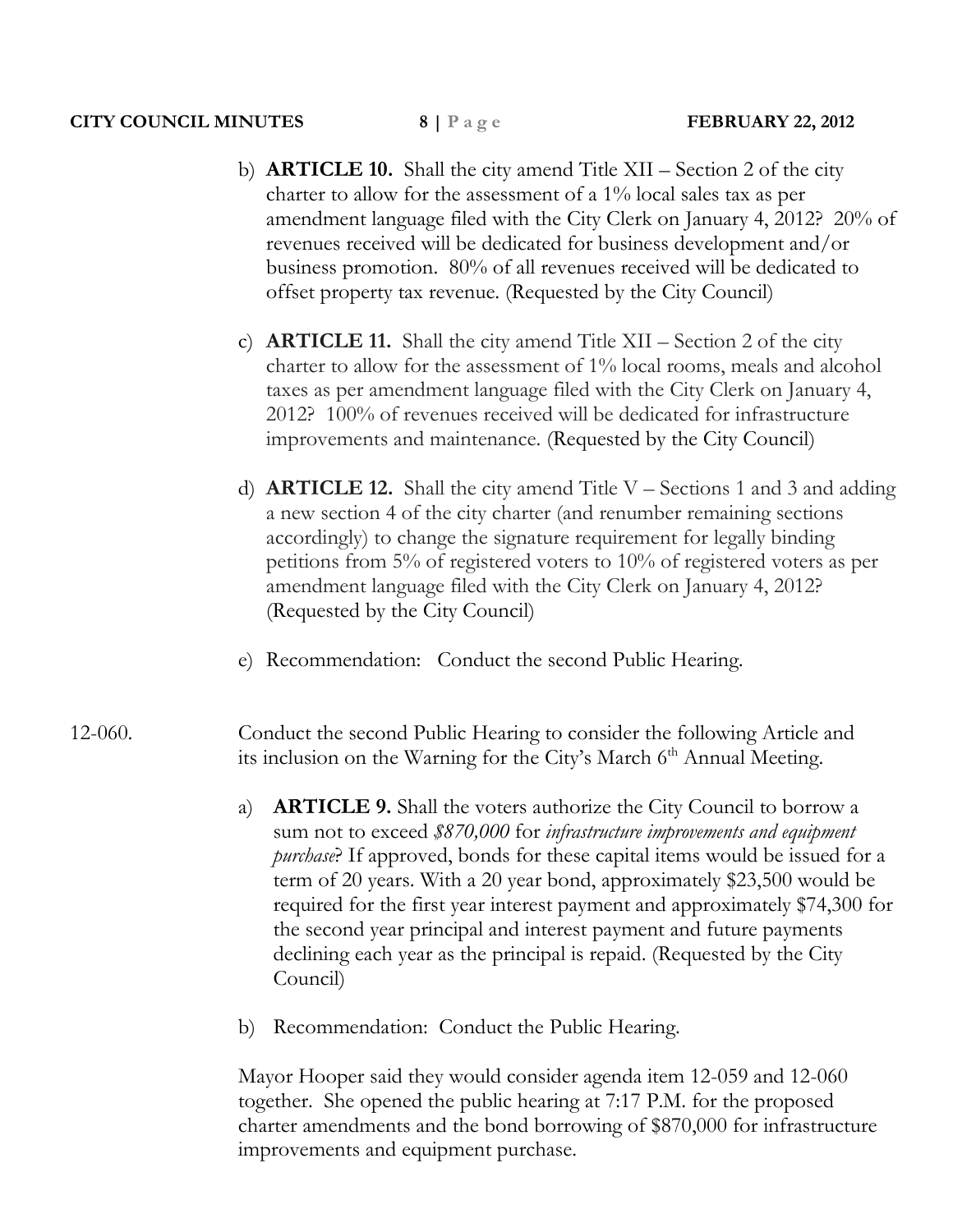## **CITY COUNCIL MINUTES 9** | P a g e **FEBRUARY 22, 2012**

City Manager Fraser did a power point presentation for the viewing audience. A copy will be attached to the minutes.

A resident from Hebert Road had a question about the business fund relating to the sales tax.

Council Member Jarvis replied because of the concern for what the impact would be on the local perception of Montpelier and the impact of what businesses will be paying as a way to allay some of those negative impacts she was one of the proponents for setting aside this sum of money to be used for commercial and business development. It would be used to help support existing businesses and try to bring information to the public.

They mentioned the regressive nature of the tax. Has there been any consideration about some sort of tax credit for Montpelier residents or is that impossible. He is thinking about people who are lower income and walk to the stores to purchase their groceries, etc. This is going to impact them more certainly than someone who is coming through the Legislature to buy their lunch.

Mayor Hooper reminded folks that a number of things are exempt from the taxes. Groceries and clothing are exempt.

Mayor Hooper closed the public hearing at 7:43 P.M.

City Manager Fraser reminded folks there is a forum on the local options tax issue tomorrow night at the Capitol Plaza at 7:00 P.M. sponsored by Montpelier Alive.

Since they were ahead of schedule and they were expecting more people for the next agenda item they moved to Council Report.

# 12-062. Council Reports

Council Member Sherman said she is looking forward to a new gallery behind the Mayor when Mayor Hooper's picture would be added. She reported it has been wonderful to serve with the Mayor.

Council Member Weiss reported they had two great events recently. The first was the Legislative Reception and a lot of people deserve a lot of credit for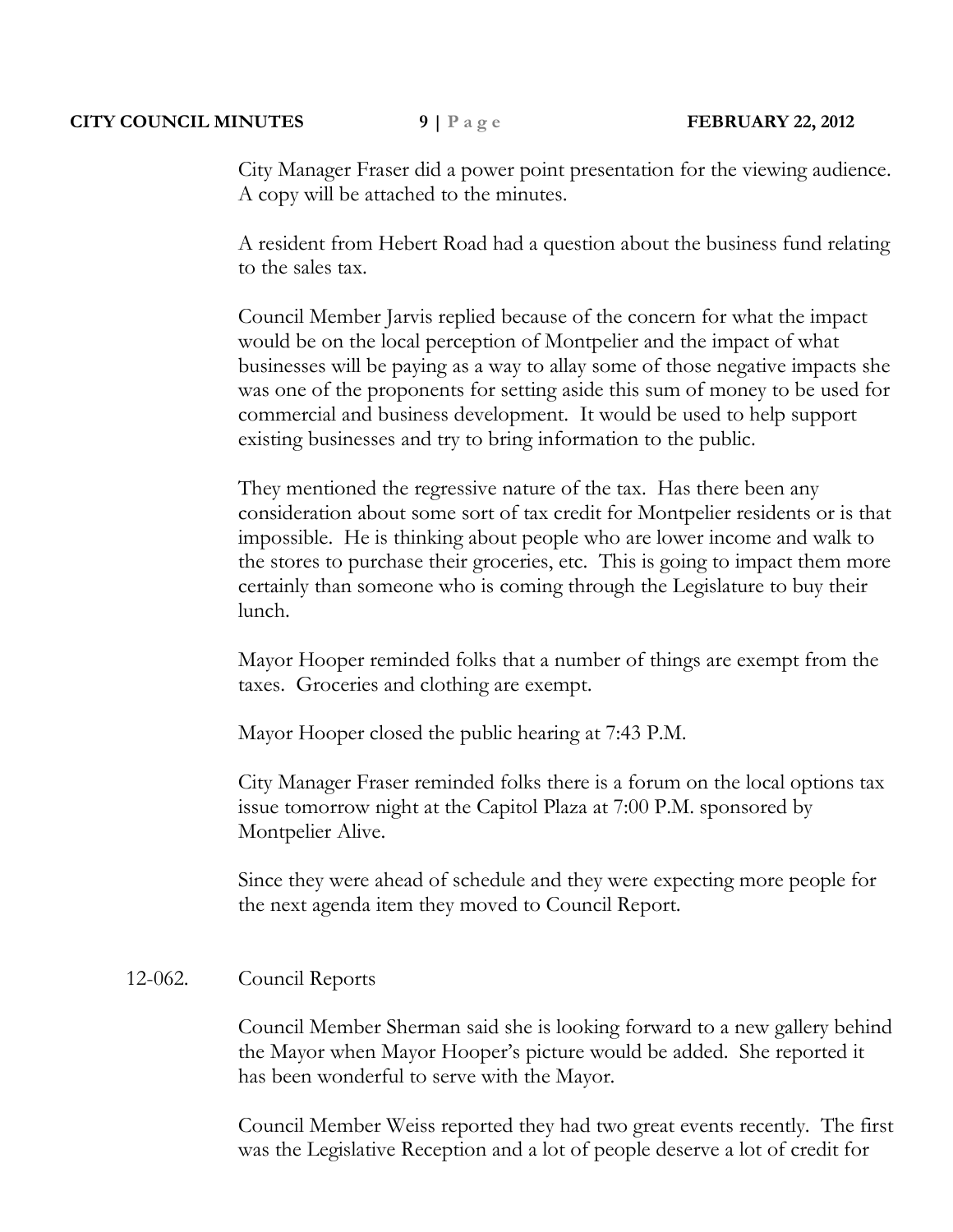organizing it. It was well attended and an event the city can be proud of. The Bridge Newspaper conducted a forum for candidates which was well organized and gave folks running for the Council an opportunity to be heard and speak on the issues. The Mayor, who is running unopposed received a different set of questions. They couldn't get the candidates for Clerk there that night.

Council Member Jarvis thanked Mayor Hooper and spoke of her as being a great mentor.

Council Member Timpone said she also appreciated Mayor Hooper as a mentor.

Mayor Hooper called for a short break at 7:50 P.M. and the Council Meeting was reconvened at 8:00 P.M.

12-061. Discussion of oversight of the Recreation Department

a) Recommended Action: Direction to staff and possible vote.

Mayor Hooper invited Brian, Arne and Ken to the table for a conversation with the Council. The School Board had a conversation about this last week and the Recreation Board did as well.

Ken Jones reported the School Board had a meeting first. He handed out a proposal to Council Members. The first page of the proposal is what was presented to the School Board last Wednesday night which is a summary of the discussions that took place in the committee that looked at the governance structure of the Recreation Department. The strong themes there are that the School Business Office does oversee the financial management and personnel management of the Recreation Department. They believe from the results of the audit and the stories they have heard that the relationship is a strong one and the Recreation Department seems to be served well by it. They understand the questions and concerns about some of the budgetary overlap and they are working on making sure there is more clarity with regards to the shared resources. It is his understanding that the sequence after the Recreation Department and Recreation Board present a budget to the School Board that it does come before the Council and the Council has the final say on it. Certainly, one of the issues that did arise is some of the long term planning and the benefits of similar coordinated long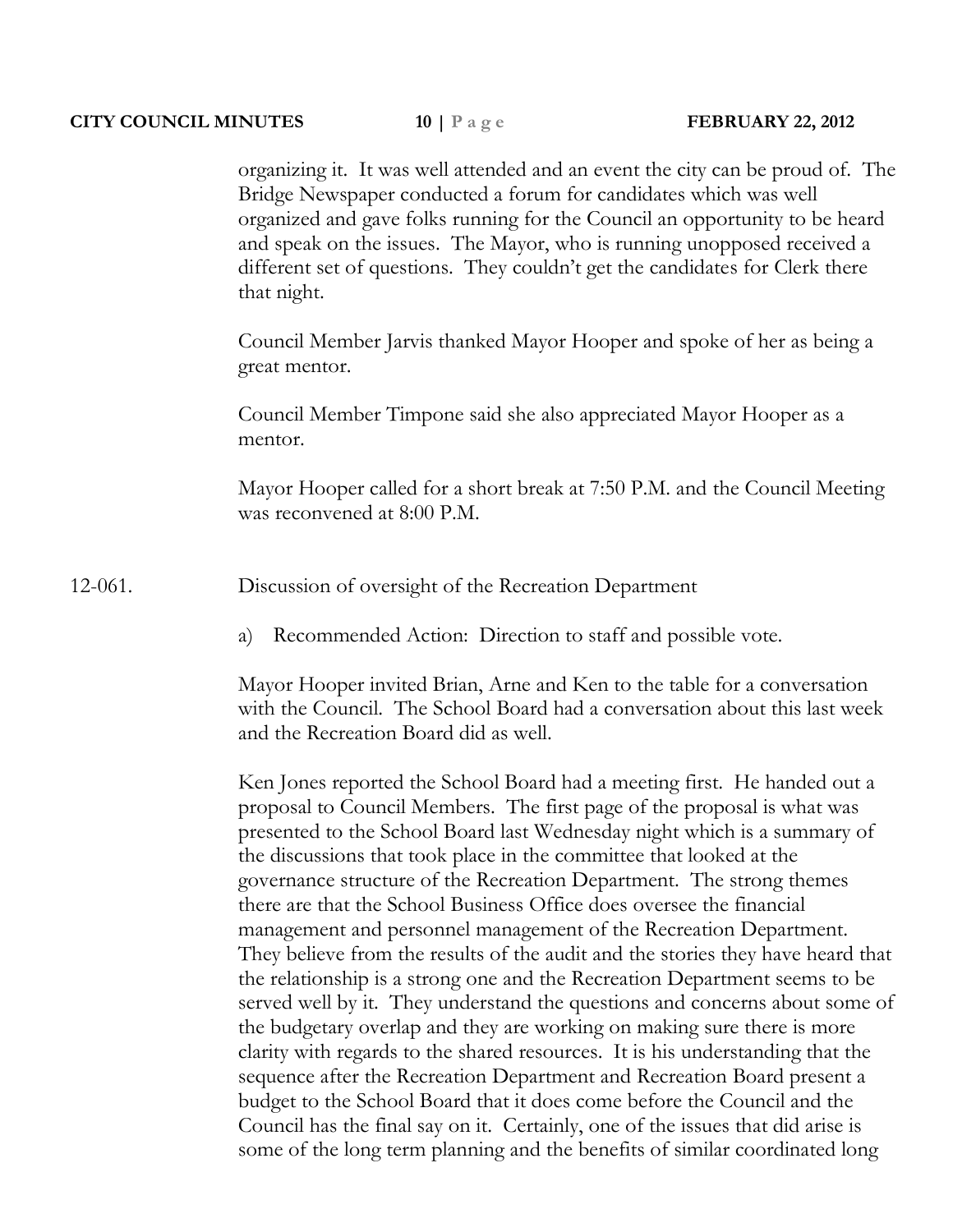term planning, and the School Board is very much in favor of that although they would rather it not be an entirely independent body to look at coordinated efforts but rather have the coordination ideas funneled through one of the three existing bodies – the School Board, City Council or the Recreation Board – so they can optimally use the coordination efforts. They do want to recognize that the Montpelier Recreation Board has done a very good job of being that liaison between the citizens of Montpelier and the recreation services that the department provides.

Arne McMullen said the Recreation Board also met and supports what Ken Jones just laid out. They deem it essential to identify the personnel time and costs which are shared between the two. They don't feel there is a need for a standing committee to look at the future of the Recreation Department. That is still the responsibility of the Recreation Board, but they do feel there is a need for the advancing of the facilities and long term planning with input from everybody.

Mayor Hooper said some of the City Councilors have worked on this issue. It strikes her that this conversation has come about because of a failure to communicate very effectively. Perhaps on the city side to not clearly articulate what it is they feel may be lacking. What sort of information do we think needs to be in place to clearly understand what is going on, so they can perform their fiduciary responsibility? There is a concern that we really are taking care of this in a way they feel obligated.

Council Member Golonka said the Council's questions are so they feel comfortable with whatever direction they decide to go in, whether they continue delegating or to take a more active role in the future in terms of what the City Council sees as the best interest of the city. One part we haven't asked is the city staff. What does that mean? The Council's proposal would be more to expand this and bring the City Manager and staff into this and try to answer these questions so by July they would be able to take those concerns and see what we can do.

There are six concerns they have identified:

- (a) Management concerns and a proposed realistic timeline if adopted.
- (b) The identification of recreation department/school budget transfers and policy for inclusion in future budgets
- (c) A specific policy that addresses fee structures for programs that takes into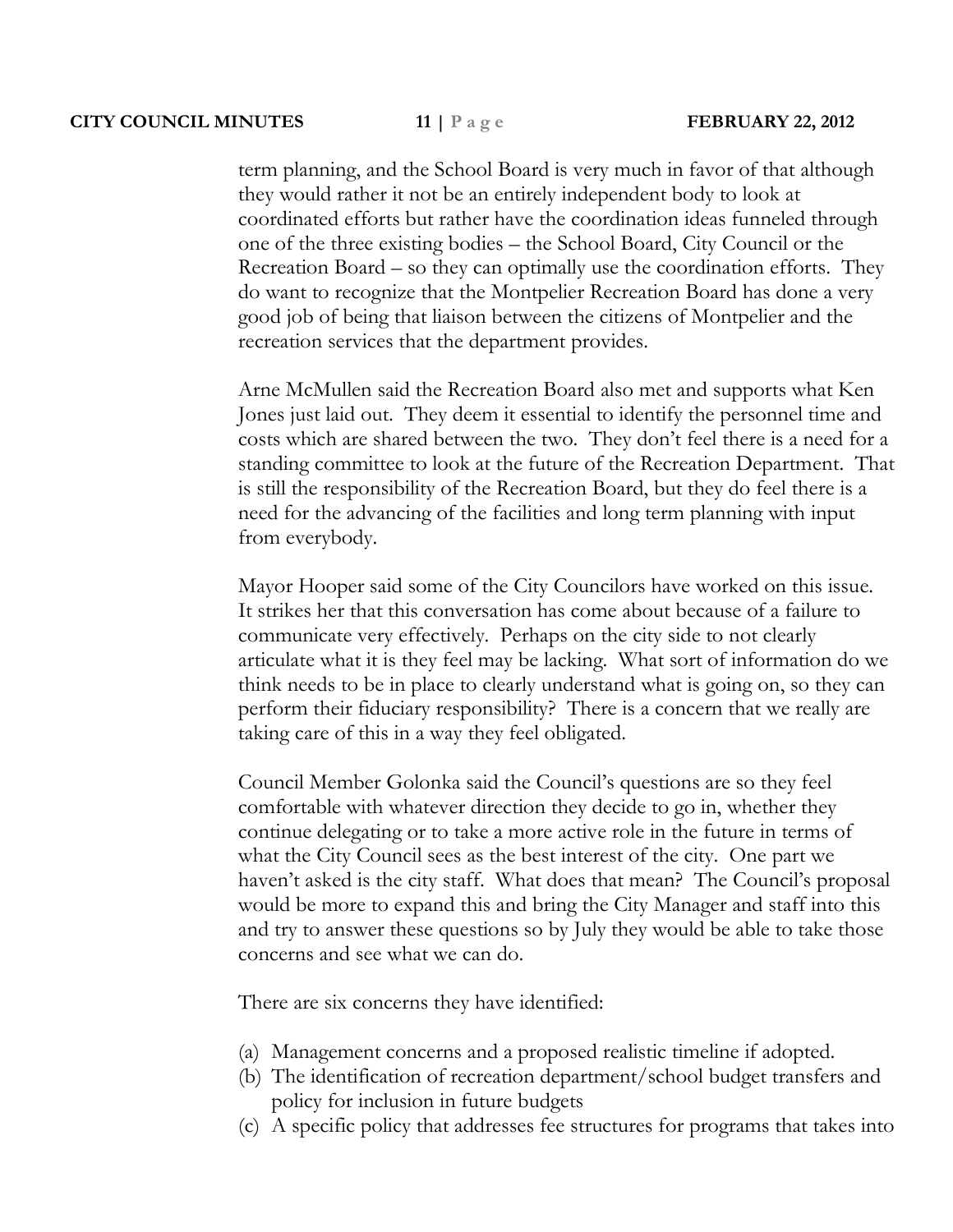account concerns the current council issue of regional subsidies and selfsustainability.

- (d) The formal adoption of a newly reconstituted recreation board which includes a school rep appointment, a city council appointment, and the remaining members appointed as a terms expire by the Council as advertised positions like other boards in the city.
- (e) A 5 year capital improvement plan for facilities and equipment.
- (f) The identification of education fund vs general fund benefits for taxpayers.

Added Items

- (g) Personnel Review
- (h) Union status of employees

If they do decide to have more of an active role what are Bill's and Sandy's concerns? Can the Finance Department handle it? Secondly, they talked about earlier the identification of Recreation Department/School Department transfers and have some sort of policy of how we include that. Are there general fund transfers? That would make it more transparent to the voting public so when they look at the Annual Report and they can actually see the transfers.

Another concern is they would like to have a more formal adoption of the Board using the existing Board but maybe having a City Council representative, School Board representative and the Board Members as they expire have them become appointed by the Council like they do with every other board. They would like to see a capital improvement plan. He thinks that is important, particularly for the building on Barre Street. When they took over the Senior Center building they realized the building had been neglected for years and it was costing a huge amount of money. Having a capital improvement plan of where you see yourself in five years from now is needed. He worries that under the school control they are delegated to just staying where they are at and they aren't looking at what they can become and where they should be in five years. The last thing they brought up was the issue of education fund versus general fund benefits to the taxpayer. Those are the type of things he would like to discuss.

They have formulated a motion to incorporate those questions. They would like a period of a couple of months then they could make some budget decisions and have a thoughtful discussion moving forward.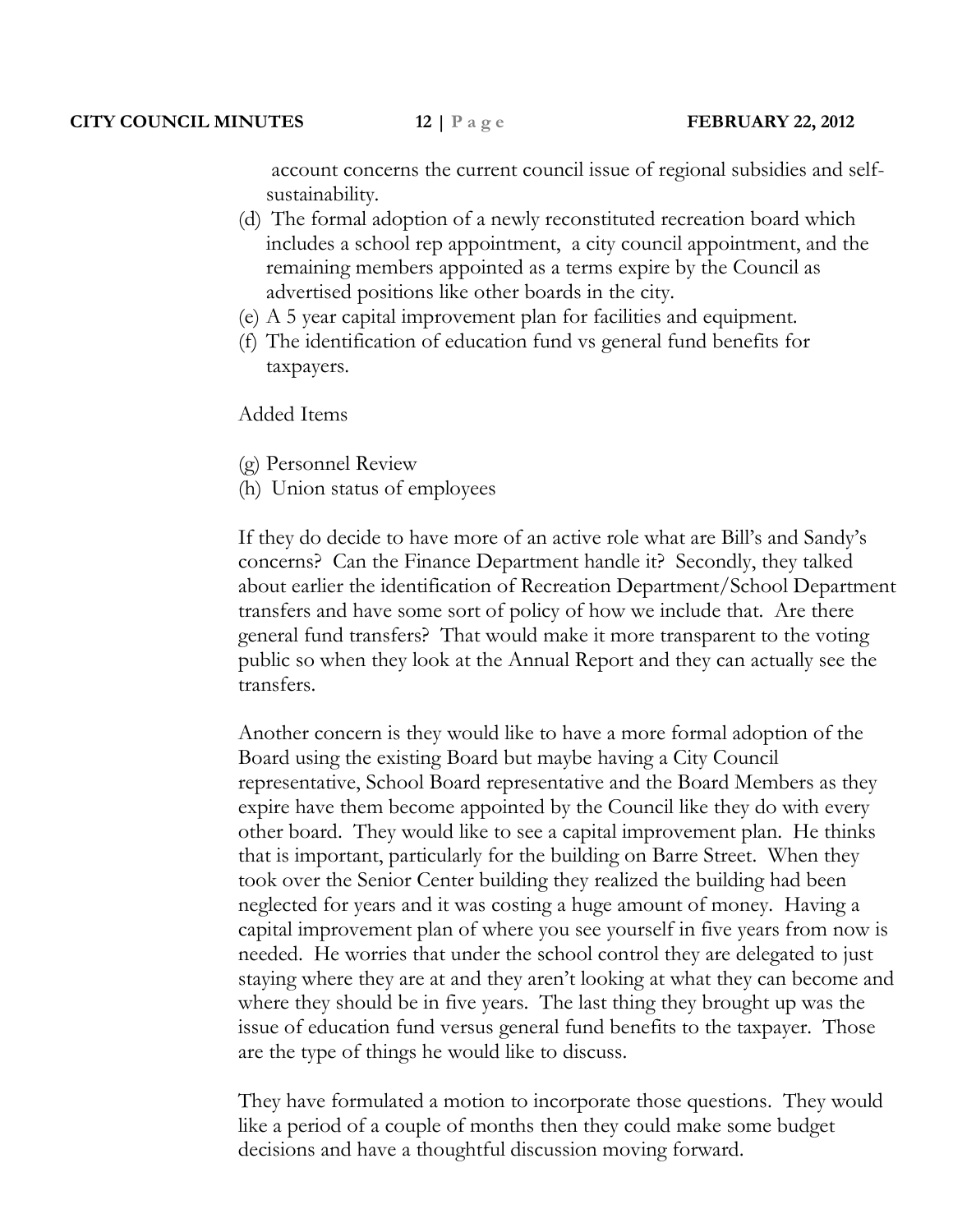## **CITY COUNCIL MINUTES 13** | P a g e **FEBRUARY 22, 2012**

Recreation Director McMullen asked if there was anything preventing them from having the discussions if they are under the School Board.

Council Member Golonka said we need to set a deadline so we don't have these discussions in November and December. Then, when we get the budget on January  $5<sup>th</sup>$  we'll know whether they are going to make any changes.

Council Member Weiss said he wants to take off the heading Recreation Department Oversight. They aren't to that stage yet. He would like to add in two items. The first is income sensitivity and the second is state aid problems, if any. He would like to add a (g) with the heading Personnel. He would like the information to be acquired what is the comparison of salary and benefits between recreation employees and city employees. If this were to happen, how would the recreation personnel integrate into city governance? The third is, if this were to occur how does it impact, if at all, union status?

Council Member Timpone thanked everyone for going through the process and she wanted to thank everyone for coming to the table and working with the City Council.

Ken Jones said what he is hearing from Tom is really an addition to the points that were raised by the School Board and Recreation Board which is appropriate. Some of the specific things that concerned them are the relationship between the School Department and Recreation Department in terms of sharing facilities is very important. The way that is implemented at this point is the management of staff and budget. The points he raised go beyond the management but also lead to some of the long term planning. Yes, he knows there is the issue of overlap of resource sharing but he sees that as an expansion of the existing relationship rather than reversing any of those relationships they have.

Council Member Golonka said he has heard these different issues come from different people and he tried to put them down on paper. He wants them to work together. The people who have to implement it have to tell the Council whether it is reasonable or not. Are we being unrealistic to assume that our Finance Director can in this fiscal year entertain something of this nature given she is doing the treasurer's duties. That is why it is a timeline issue.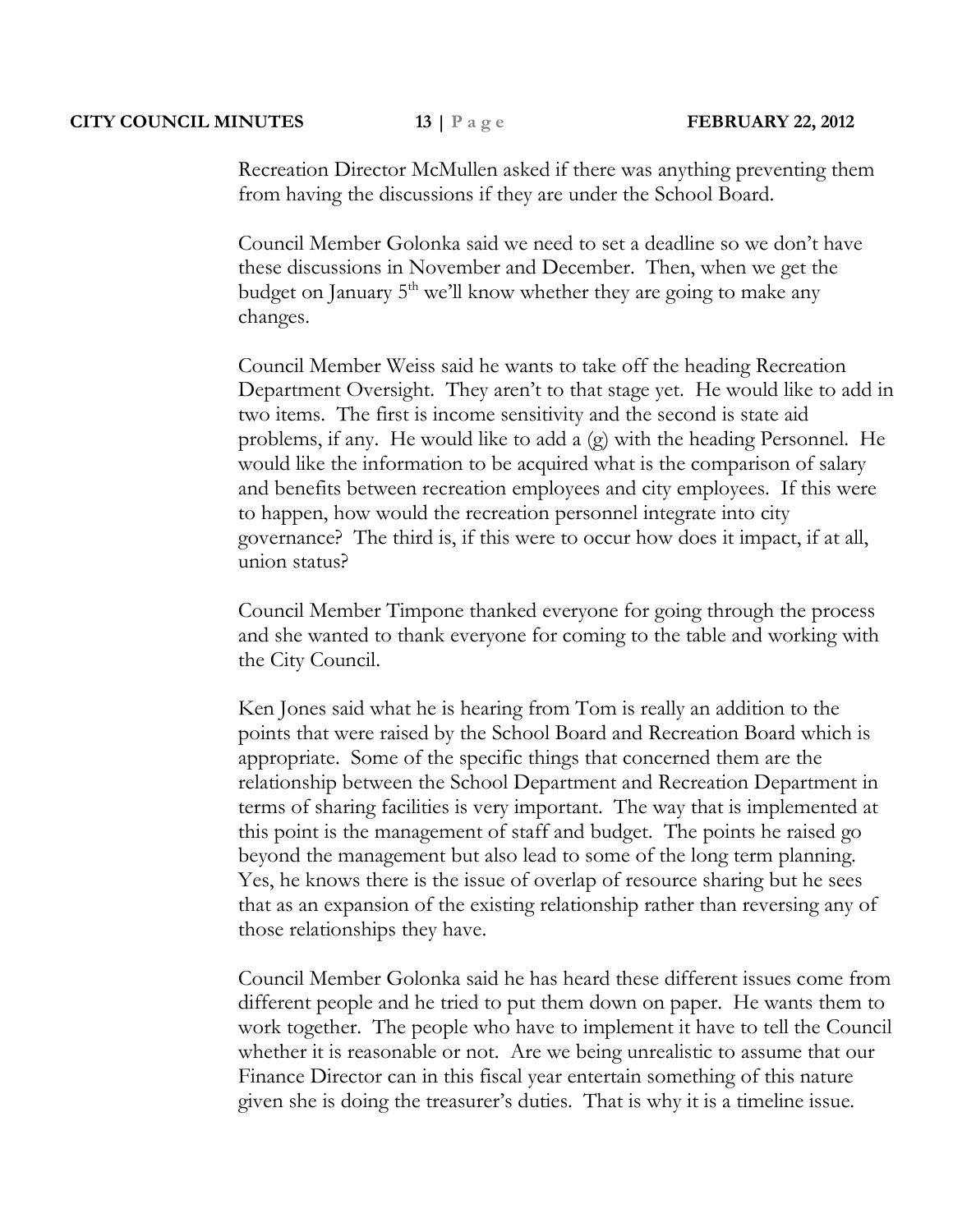#### **CITY COUNCIL MINUTES 14 | P a g e FEBRUARY 22, 2012**

Mayor Hooper told Council Member Golonka she was curious about what he just said in terms of understanding the implications for the city staff. Isn't there also another half to the question in terms of what are the implication of a change to the Board and the consequence of it being thoroughly understood before a decision is made?

Council Member Golonka said from his perspective that is the City Manager's responsibility.

Mayor Hooper said she thinks it is entirely appropriate to engage the Superintendent in having that sort of deeper understanding of what the current situation is and what are the benefits within the school system. Let's look at the potential benefits of a change. Let's have the two entities work together. She would be shocked if the Superintendent wouldn't engage in that sort of thoughtful discussion with the city. If you remove something that is providing service to the school system what is the consequence to the school system? She would hope people would not support that kind of change without understanding the transition. That is her concern.

Council Member Weiss said the Council needs to understand something. Between the Recreation Department, the School Board and the City we collectively spend every penny that is raised by the taxpayers. Between the entities we have more than 200 employees and this is not a "we" versus "them." This is how can the entities responsible for the totality of the operation of this city work together progressively, cooperatively and with astute planning? That is what this is all about.

Council Member Jarvis said the essence of this motion would be to direct city staff to work with the School Superintendent and the School Board to address the list of issues and report back to the Council by July.

Arne McMullen said he thinks a member of the City Council should sit in on the Recreation Board meetings for the next few months while they are going over all of this. They meet the second Wednesday of every month at 5:15 P.M.

Council Member Hooper moved the adoption of the resolution that Tom and Angela brought the Council regarding the direction to the City Manager. They need to have a review done by July. Council Member Timpone seconded the motion.